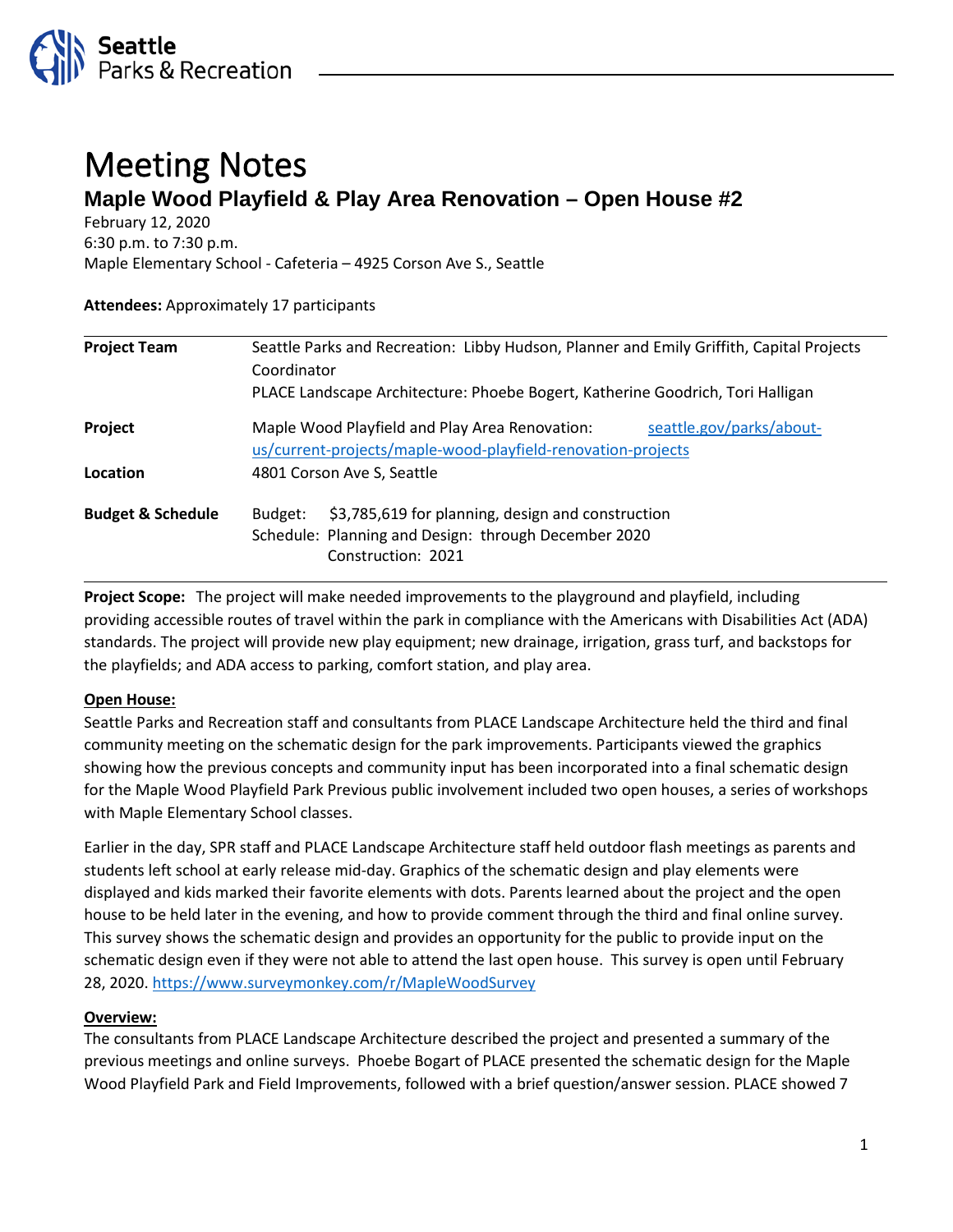

boards, featuring the preferred plan (in-scope) for 100% schematic design and master plan (vision) with budget dependent features, all for comment by the community.

Following is a summary of the comments from the evening Open House and the earlier Flash Meetings:

### **General Comments at Open House presentation included:**

- Regarding input methods on boards, a comment was made as to "How should we mark the plans in scope or aspirational – is it worth doing both?" saying that they enthusiastically prefer a full- size basketball court.
- A strong interest in providing inclusivity and acknowledgement that in the design it appears "Access will be improved for those with limited abilities," but question as to "will there be special play equipment for those with disabilities?"

Response: PLACE affirmed accessible play equipment will be included in the design.

• Multiple comments as to whether lighting would be included or updated, at the restroom, pathways and athletic fields, "lighting at the restroom should be improved for safety," and "will the fields be lit and if not, why?"

SPR Response: Lighting is not part of the original budgeted scope, but SPR is considering whether lighting improvements might be added to the scope, budget dependent.

• "How do you intend to fix the field, and why is it proposed grass and not synthetic turf?" Also, a question as to "what athletics will be included in the fields?". Another member asked if the fields will be marked for Lacrosse.

SPR Response: The field will be re-graded and new irrigation, drainage and grass turf will all be replaced to correct current deficiencies in the field. Synthetic turf is not designated for this field primarily due to its association with an elementary school, where unlit grass athletic fields are the general policy city-wide.

- Previously expressed interests that were not in the schematic plan such as "What happened to hockey" were expressed as well as a concern for cleaning up dog waste in the park. SPR Response: Not all comments and suggestions can be included in the final design. There was little interest for hockey at this site.
- Environmental sensitivity is of importance to Beacon Hill residents considering the high level of pollutants from the Interstate-5 corridor, air traffic and industry, "and the designers was clearly listening to what the community was saying on this subject with the addition of trees and carbon sequestration"
- "Consider biochar as an additive" when amending the soil as a way of retaining water and mitigating stormwater runoff.

#### **Feedback on Graphic Boards**

#### *Site Plan (in-scope)*

Play

- Preference for Nature Play, Dry stream bed as stormwater feature, and parkour playground
- Play Element preferences included geometric play structure, balance log structure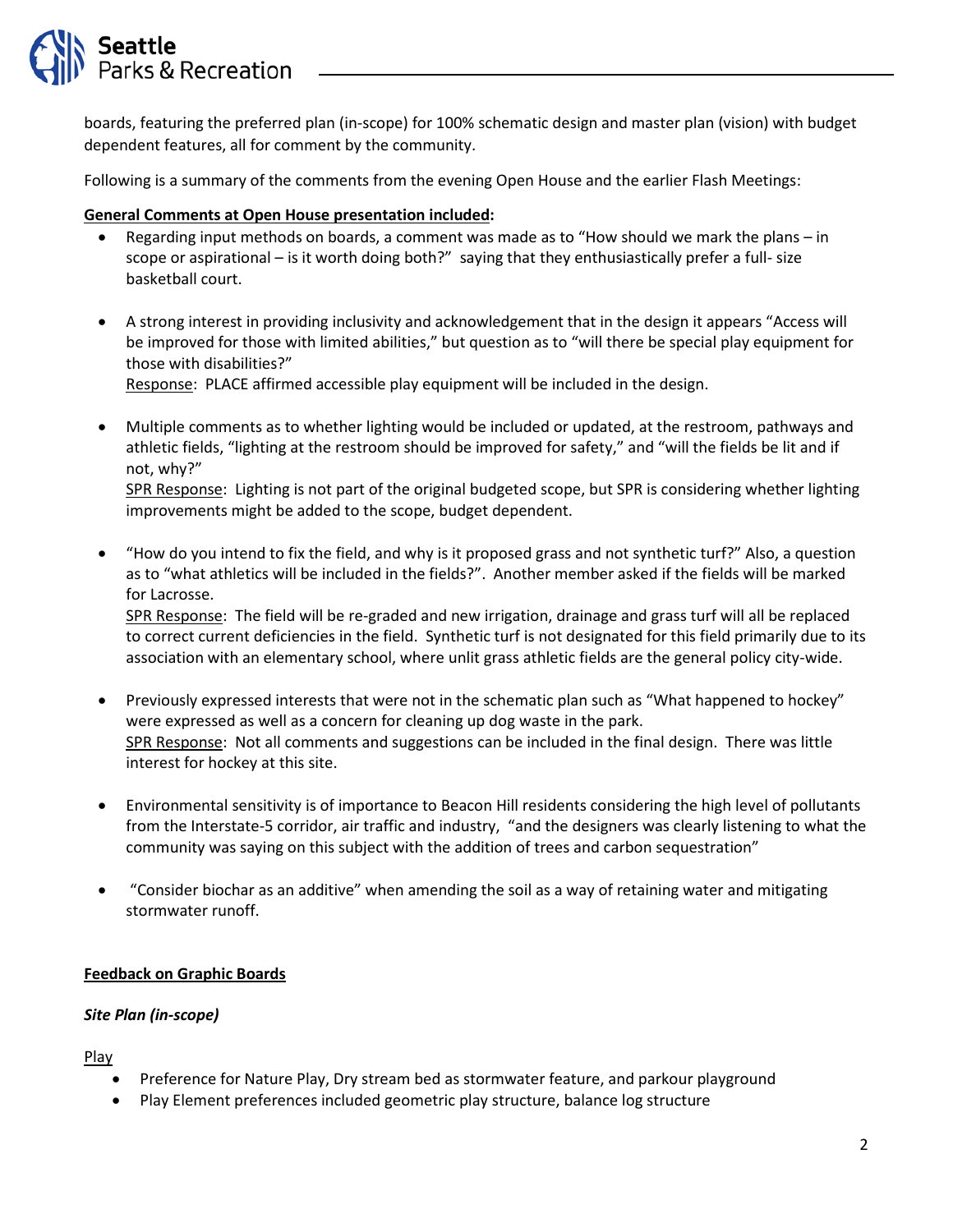

#### Program

• Generally gathering and picnic places were well received from the community

### Environment

• Adding Trees was of importance on the Carbon Sequestration diagram

## *Master Plan (Vision) –*

These are items that are currently out of scope but preferred by community members:

- NW corner overlook
- Full size Basketball court
- Slide built into hillside
- Gathering/proposed play area just north of existing comfort station

### **General Comments**

- No parking should be allowed on the field or driving around loop path
- A young attendee commented that he loved the slide and its colors! Excited for this new park!
- Consider Beacon Hill food forest as an option for maintaining orchard trees preference for adding more fruit trees to planting plan. Suggested use of Biochar as soil amendment.
- Preference for lit fields for fall/spring sports
- Need covered spaces for people
- Preference for a Futsal court suggested partnership with Rave foundation
- Gratitude for all of the playfield options especially ultimate frisbee
- Suggestion for outdoor movies
- Include lighting for security
- Consider public art like at Jefferson would add life to park and neighborhood as a whole
- Plans/suggestions for improvement look good and comprehensive

#### **Elementary School Feedback** - Flash Meetings

#### Boards

Play element favorites included built-in hillside slide, gaga ball, geometric and nature inspired play structure (slight preference), as well as a full-size basketball court, nature play, swings and accessible spinner.

General Comments

- Strong, enthusiastic preference for a slide built into the hillside.
- Recognition of planned wood play structures as proposed by student design workshop.
- Multiple people expressed concerns as to the drainage issues at the fields, one commented "glad the field is being improved. It desperately needs the drainage addressed!"
- Some asked what is Gaga Ball?
- Lots of advocates for a full-size basketball court.
- Positive feedback that the park is being approved and getting attention to the play areas. A major draw for many people choosing to live in the area.
- Preference for the walking path getting attention.
- Complaint that during heavy rains there is water on the sidewalk at the parking lot exit.
- Like that the two concepts have been merged. More gathering places are good.
- Like that more trees are included for gathering. In summer, people hover under the limited shade there now.